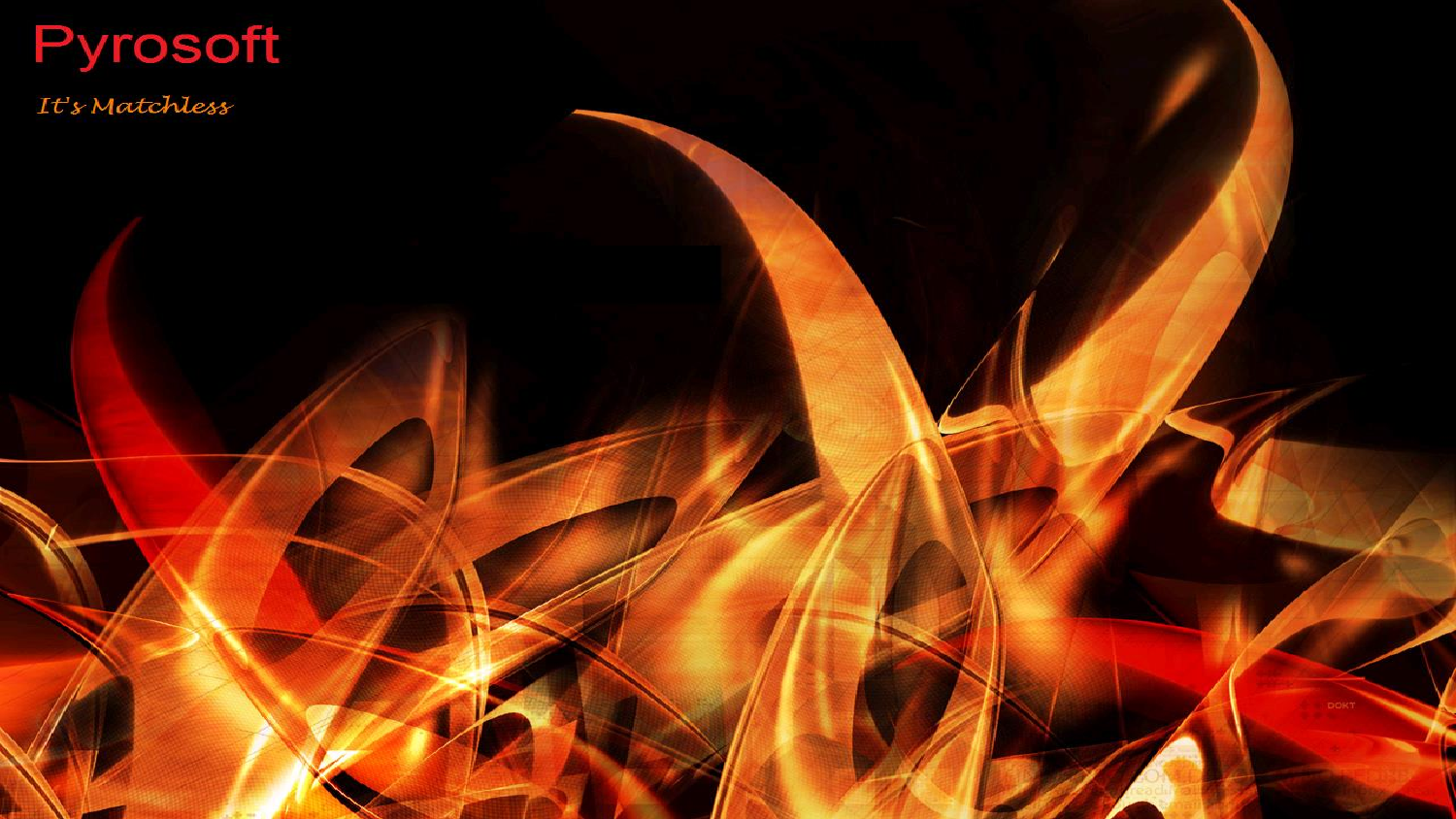## Who Is Pyrosoft?

- **Pyrosoft pioneered indoor fire simulation over 20 years ago and remains solely dedicated to advancing that technology**
- **Pyrosoft offers 10 distinct models because different budgets and training needs require different solutions**
- **Flicker is our smallest display, (40 x 25") (100 x 65cm) Flamescape is our largest display, (130" x 80") (330 x 200cm)**
- **This is industrial grade training recognized by OSHA in the USA as meeting their fire training regulation 1910.157(g)**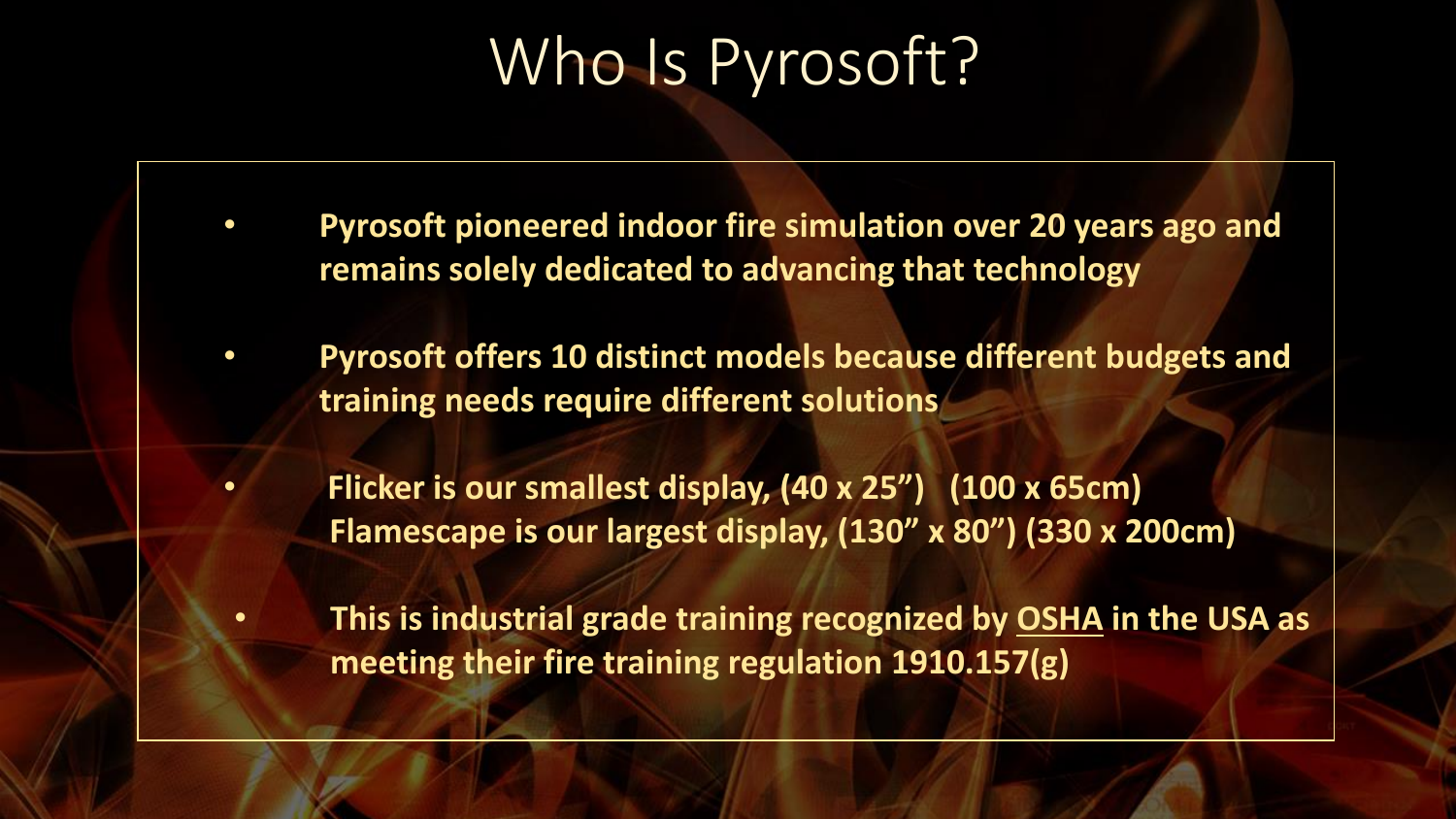## The Importance of Hands on Training

- **First responders need training since they encounter and extinguish more fires in emergencies than trained professionals**
- **Leverage a companies investment in fire extinguishers with training on how to use the equipment effectively**
- **An important life safety skill that is as relevant at home as at work**
- **Learning when to fight a fire is as important as knowing how to**
	- **Proper application of agent is difficult to explain without the benefits of hands on experience**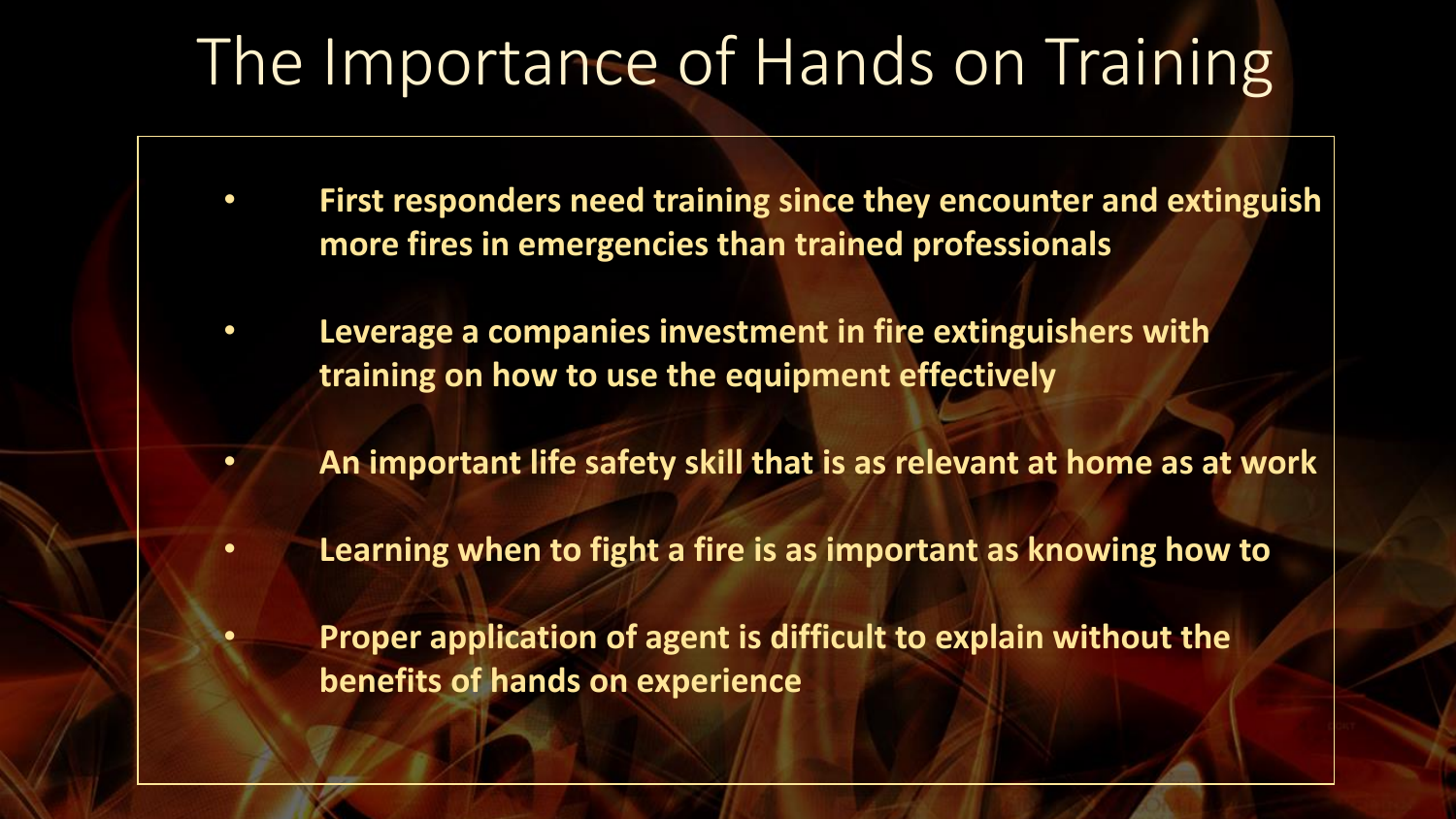## Limitations to Live Fire Training

- **Live training fires need to be large enough to be difficult to extinguish if improper techniques are used.**
- **Above ground pans have sidewalls causing students to aim high**
	- **Live fire training is limited to the number of extinguishers onsite**
- **Only one pan, only one kind of fire can be offered for training**
- **Free burning smoky fuel sends the wrong environmental message**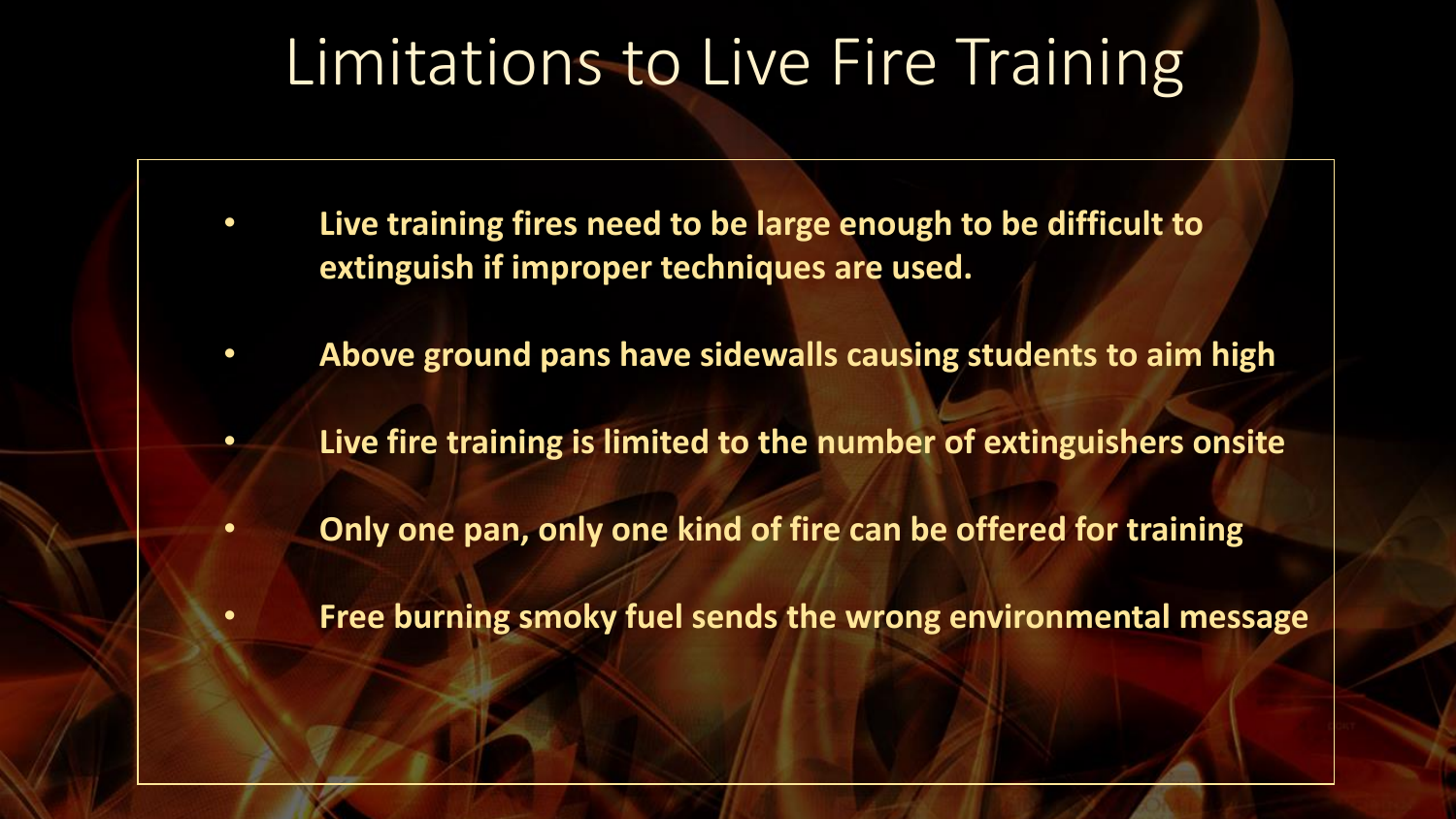## Benefits of Fire Simulation

- **Training on a variety of fires including customer owned equipment**
- **Weatherproof indoor practice in the comfort of your training room**
- **Cost efficient unlimited training, now all employees can participate**
- **Popular training where students are entertained as they are trained**
- **Confidence is increased by frequent extinguishing attempts**
	- **Safe fire safety training that can also be offered to the community**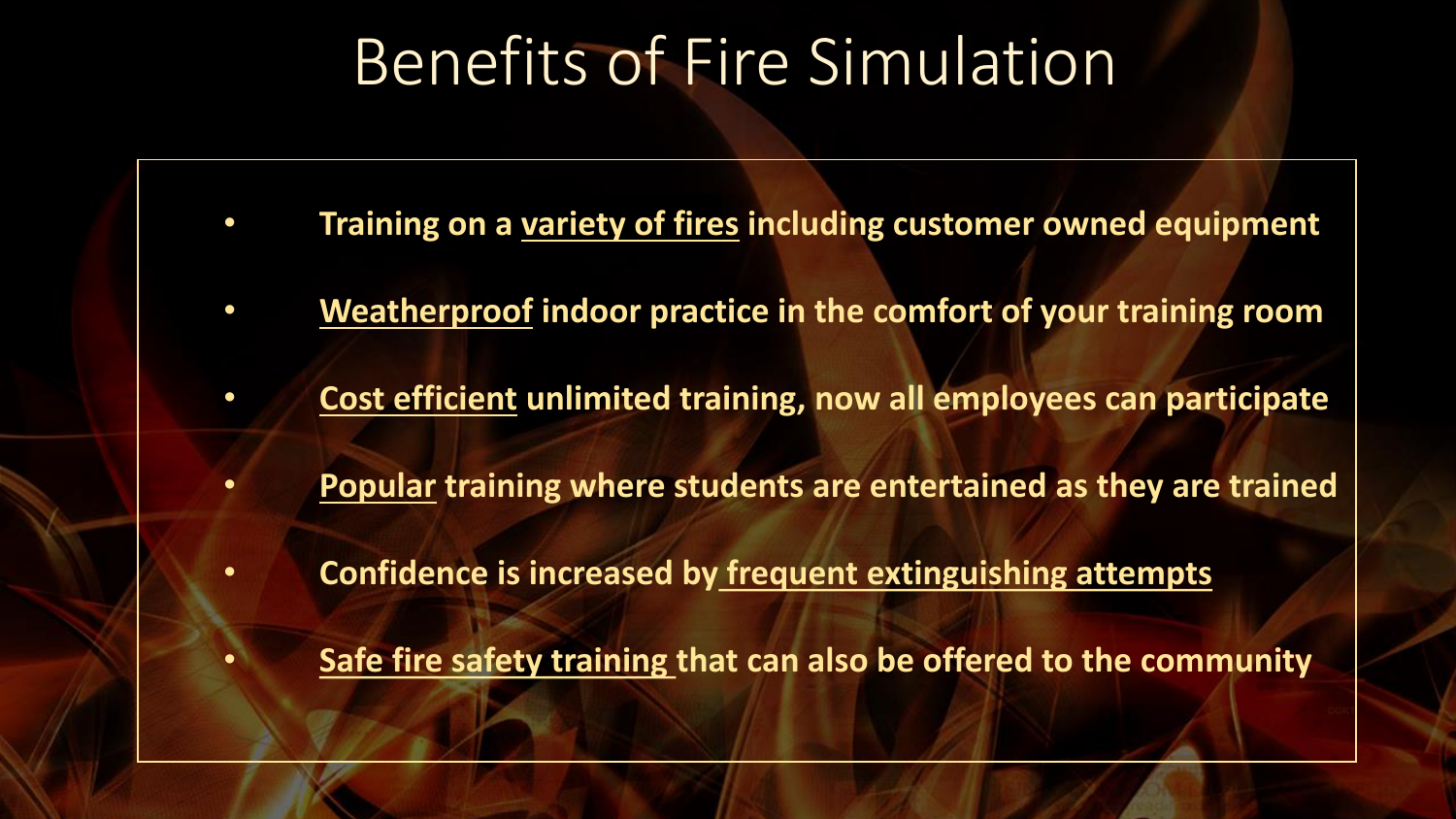## Live Fire vs Simulation

- **Students already know fire is hot, so is lighting one necessary?**
- **Agent application is best taught using numerous fire scenes**
- **Offer challenging fires with level of difficulty control**
- **Confidence is increased by frequent extinguishing attempts**
- **Safe fire safety training that can also be offered to the community**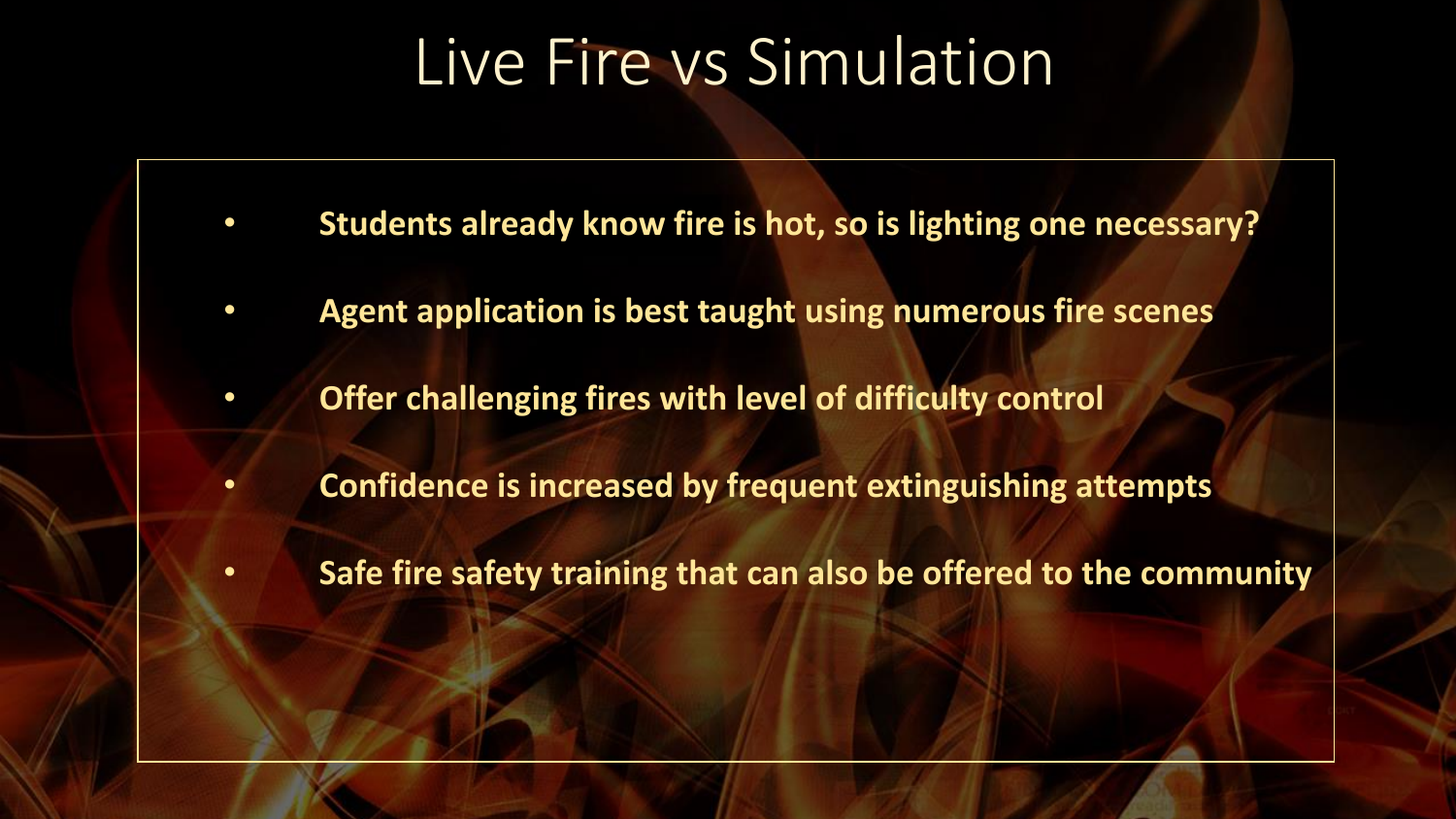### How it Works

- **Review of the component layout**
- **Dual audio sound tracks of flames and discharge**
	- **Benign infrared nozzle tracking**
- **Entering the Classroom - PowerPoint**
	- **Visiting the Fire Training Grounds**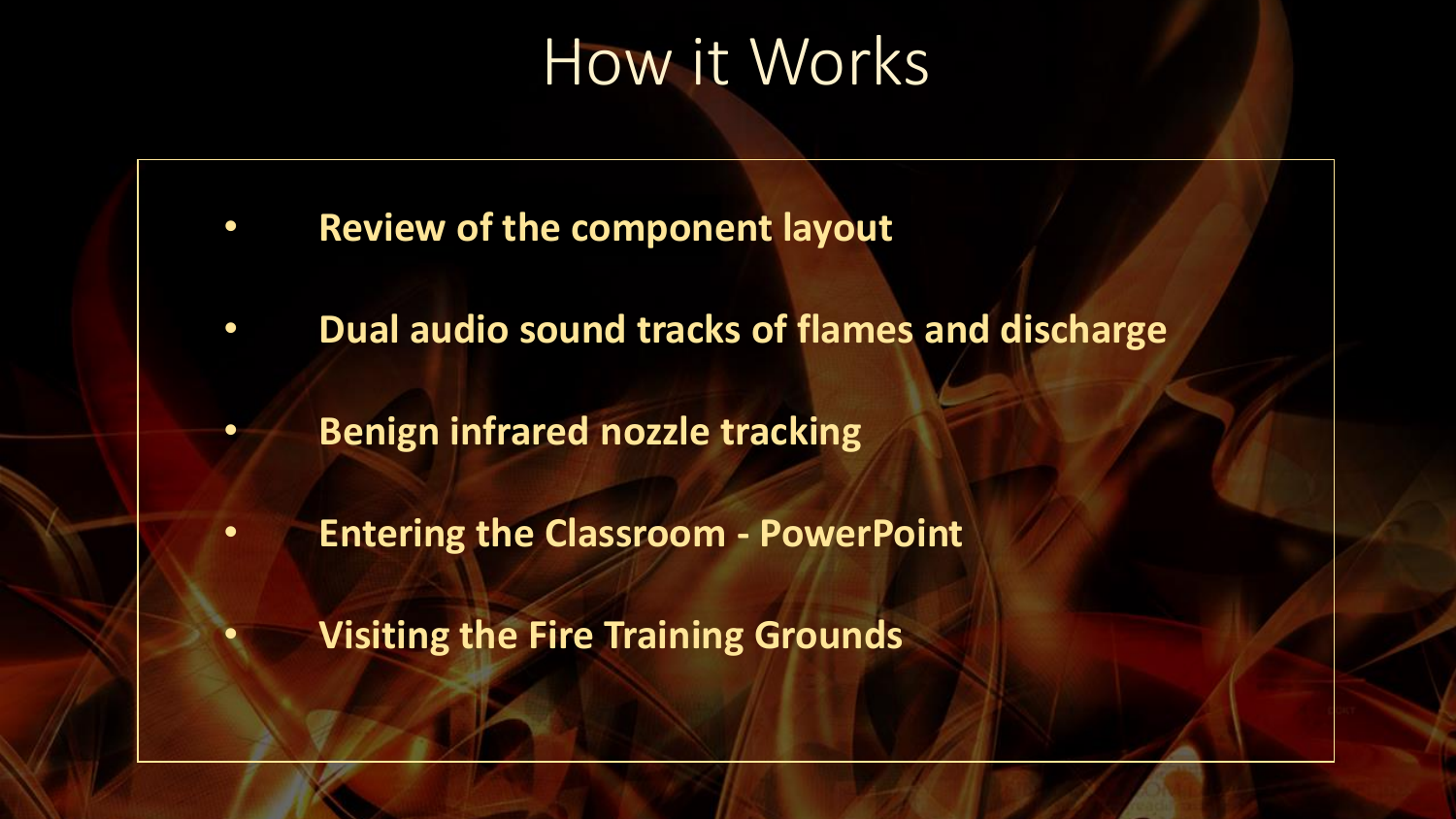## Other Features

- **Nozzle handle position monitor**
- **Consumables record**
- **Student reports**
- **Virtual Firefighter**
- **Auto Level of Difficulty**
	- **Emitter kit**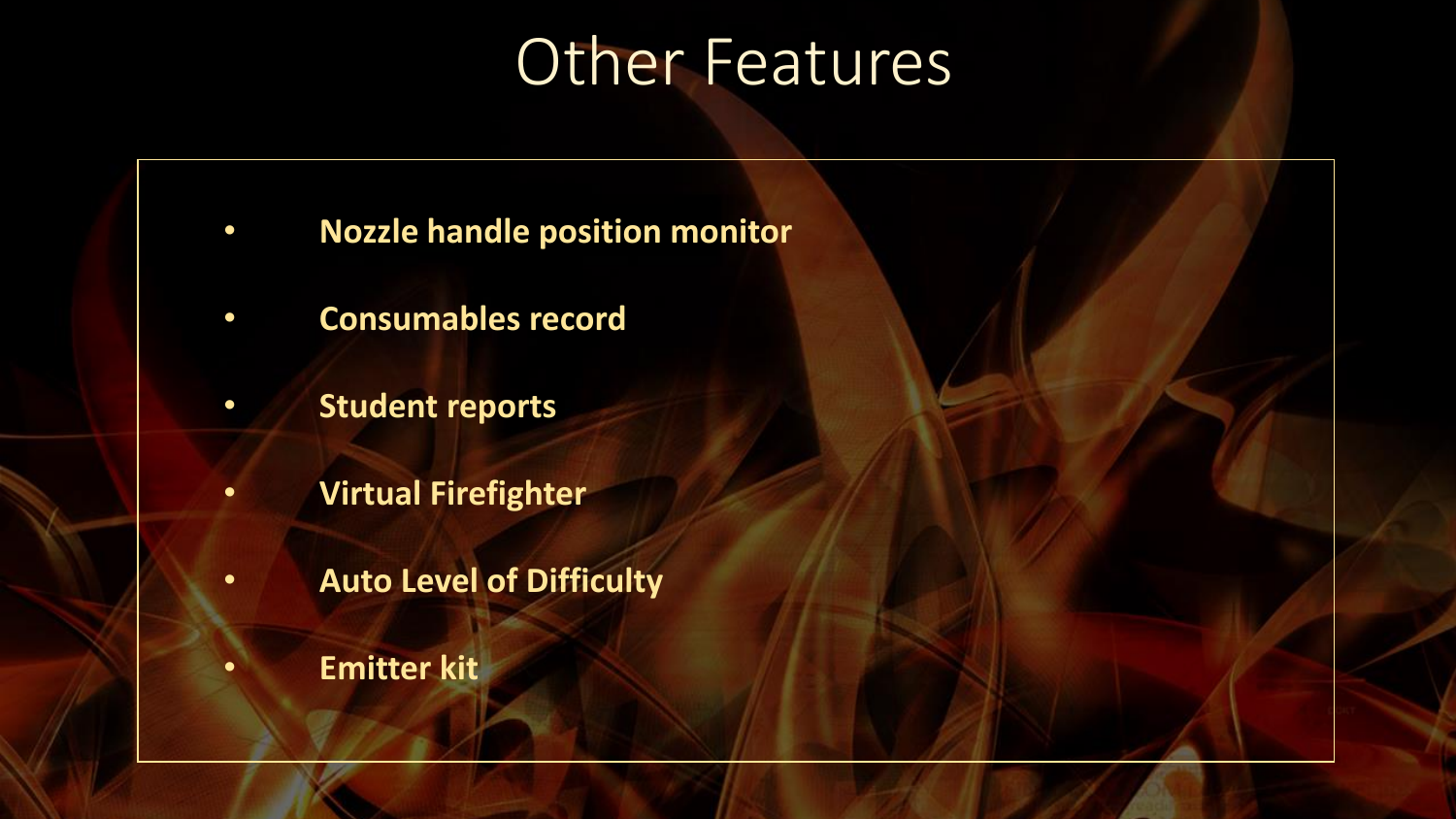## Custom Fire Scenes

- **Lawn Mover** Fire overlaying equipment
- **Garbage Can** Fire inside an object
- **Mine Truck** Flames behind equipment
	- **Component Video** Fore more precise fire scene rendering